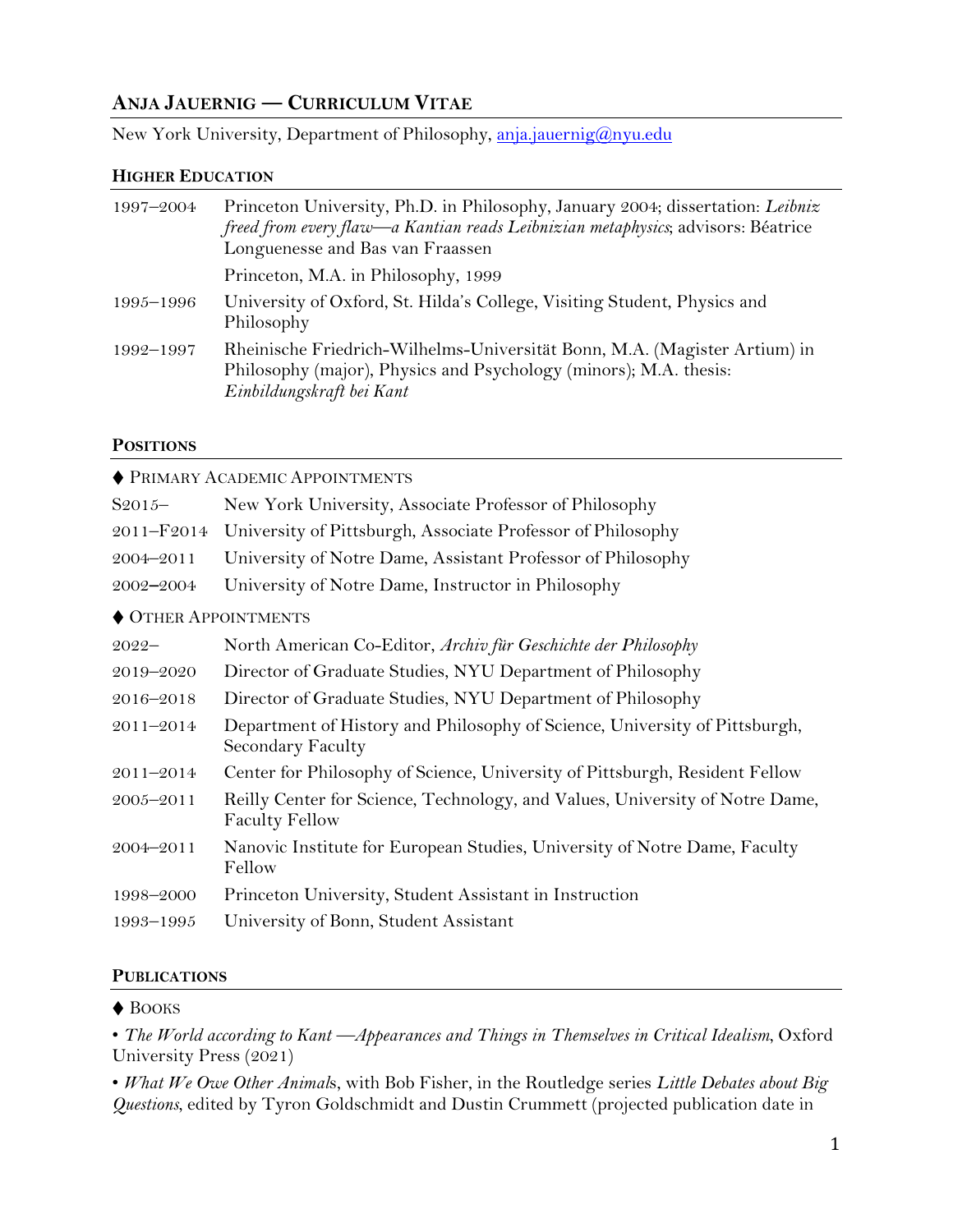2022)

♦ ARTICLES AND CHAPTERS

• "The Labyrinth of the Continuum: Leibniz, the Wolffians, and Kant on Matter and Monads," in Karl Schafer and Nicholas Stang (editors), *The Sensible and Intelligible Worlds: New Essays on Kant's Metaphysics and Epistemology*, Oxford/New York: Oxford University Press (forthcoming in 2022)

• "Kant on the (alleged) Leibnizian misconception of the difference between sensible and intellectual representations," in Brandon Look (editor), *Leibniz and Kant*, Oxford/New York: Oxford University Press (2021), 176−208

• "Finite minds and their representations in Leibniz and Kant," in Sally Sedgwick and Dina Edmundts (editors), *Internationales Jahrbuch des Deutschen Idealismus/International Yearbook of German Idealism* (2019), 47−80

• "The synthetic nature of geometry, and the role of construction in intuition," in Stefano Bacin, Alfredo Ferrarin, Claudio La Rocca, and Margit Ruffing (eds.), *Kant und die Philosophie in weltbürgerlicher Absicht: Akten des XI. Internationalen Kant Kongresses 2010 in Pisa*, Volume V, Berlin/New York: Walter de Gruyter Verlag (2013), 89–100

• "Kant, the Leibnizians, and Leibniz," in Brandon Look (editor), *The Continuum Companion to Leibniz,* London/New York: Thoemmes Continuum Press (2011), 289–309

• "Disentangling Leibniz's views on relations and extrinsic denominations," *Journal of the History of Philosophy* 48.2 (2010): 171–205

• "Leibniz on motion—Reply to Slowik," *The Leibniz Review* XIX (2009): 139–147

• "Leibniz on motion and the equivalence of hypotheses," *The Leibniz Review* XVIII (2008): 1– 40

• "The modal strength of Leibniz's principle of the identity of indiscernibles," in Dan Garber and Steven Nadler (editors), *Oxford Studies in Early Modern Philosophy IV*, Oxford/New York City: Oxford University Press (2008), 191–225

• "Kant's critique of the Leibnizian philosophy: *contra* the Leibnizians, but *pro* Leibniz," in Dan Garber and Béatrice Longuenesse (editors), *Kant and the Early Moderns*, Princeton: Princeton University Press (2008), 41–63 (and 214–223 notes)

• "Must Empiricism Be a Stance, and Could it Be One? How to Be an Empiricist and a Philosopher at the Same Time," in Bradley Monton (editor), *Images of Empiricism: Essays on Science and Stances, with a Reply from Bas van Fraassen*, Oxford/New York City: Oxford University Press (2007), 271–318

♦ OTHER PUBLICATIONS

• Entries on 'Amphiboly' and 'Receptivity', in *The Cambridge Kant Lexicon*, edited by Julian Wuerth, Cambridge University Press (2021)

• Entries on 'Anschauung a priori', 'Anschauung, formale', 'Rechnen', 'formal', 'Anzahl', 'Algebra', 'Addition', 'Erkenntnis, mathematische', 'Gerade', 'Linie', 'Anzeige des Lambertischen Briefwechsels', 'Lambert, Johann Heinrich', in *Kant-Lexikon*, edited by Markus Willaschek, Jürgen Stolzenberg, Georg Mohr, and Stefano Bacin, Berlin, New York: Walter de Gruyter  $(2015)$ 

• "Review of *Kant's Moral Metaphysics*, edited by Benjamin Lipscomb and James Krueger, de Gruyter, 2010," in *The Philosophical Review* 122 (4) (2013): 651–657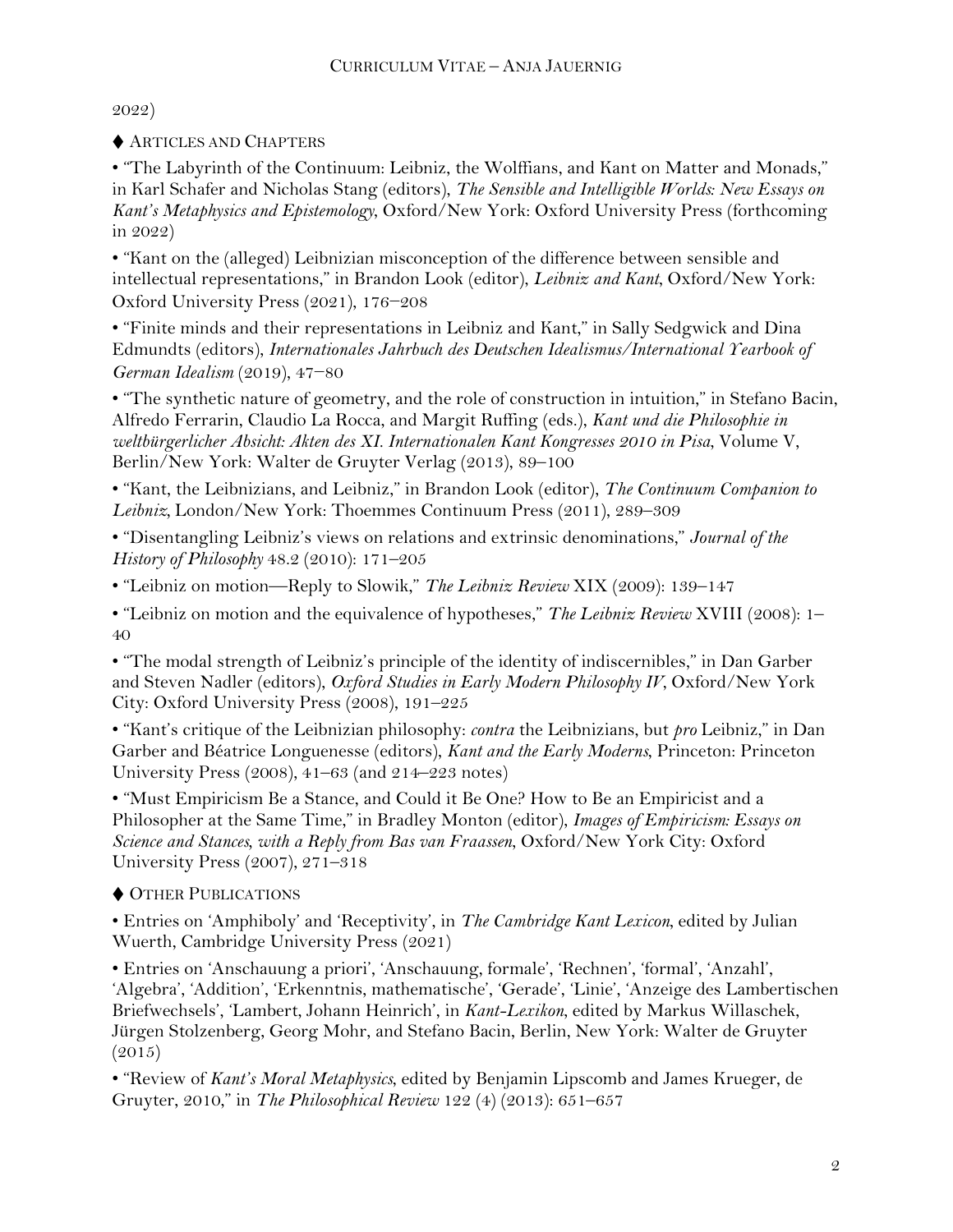## CURRICULUM VITAE – ANJA JAUERNIG

♦ IN PREPARATION • *Cognition according to Kant—Our Cognitive Access to Things in Themselves and Appearances in Kant's Critical Philosophy* (companion volume to *The World According to Kant*)

## **PRESENTATIONS**

All presentations and talks are invited unless noted otherwise. Due to climate concerns, I have significantly cut down on academic travel in recent years, in particular, air travel.

• Comments on Tyler Burge, The 17th Annual NYU Conference on Issues in Modern Philosophy Special Edition: Nature, Mind, Freedom — A Conference in Celebration of Béatrice Longuenesse, NYU, May 14–15, 2022

• Response to critics (Lucy Allais, Marcus Kohl, and Nick Stang), Author Meets Critics Session on *The World According to Kant*, organized by the North American Kant Society, American Philosophical Association, Eastern Division Meeting, Baltimore, January 14, 2022

• Comments on Nick Stang, "The Meta-Critique of Pure Reason: Why Kant Does Not Merely Assume the Possibility of Transcendental Philosophy," asynchronous online conference on Kant's fundamental assumptions, organized by Colin Marshall and Colin McLear, first week of August, 2021

• "How to be both a realist and an idealist Kantian style" (different evolving versions):

- NYU Philosophy Forum, NYU, April 29, 2021
- Philosophy Colloquium, Cornell University, November 30, 2018
- Keynote Address, Creighton Club Meeting, Syracuse, November 3, 2018
- Philosophy Colloquium, Brown University, February 23, 2018
- Philosophy Colloquium, Wake Forest University, November 30, 2017
- Philosophy Thursday Night Workshop, The New School for Social Research, December 3, 2015

• Comments on Thomas Hofweber, "Idealism and the Harmony of Thought and reality," Conference on Kant and Contemporary Metaphysics, University of Toronto, April 21–22, 2018

• "Finite minds, cognition, and idealism in Leibniz, Kant, and beyond" (different evolving versions):

- Joint Conference of the North American Kant Society and the Society for German Idealism and Romanticism, Stanford University, October 14–15, 2017

- Philosophy Colloquium, Boston University, March 18, 2016

- New York City German Idealism Workshop, Columbia University, April 24, 2015

- Philosophy Colloquium and History of Philosophy Workshop, Johns Hopkins University, March 12, 2015

• "The Labyrinth of the Continuum: Leibniz, the Wolffians, and Kant on the Composition of Matter" (different versions):

- Keynote Address, 7th Annual New York City Workshop in Early Modern Philosophy, Fordham University, May 13–14, 2017

- Philosophy Colloquium, Indiana University at Bloomington, February 24, 2017

- (in German) Workshop in honor of Gerold Prauss, Universität Bonn, Germany, October 14– 15, 2016

• "What am I doing? And why? A Dialogue Between Philosophy & English," participant in a panel discussion moderated by Rebecca Newberger Goldstein, New York University, March 1, 2017

• "The next big step in humanity's moral progress: animal liberation," Second Night of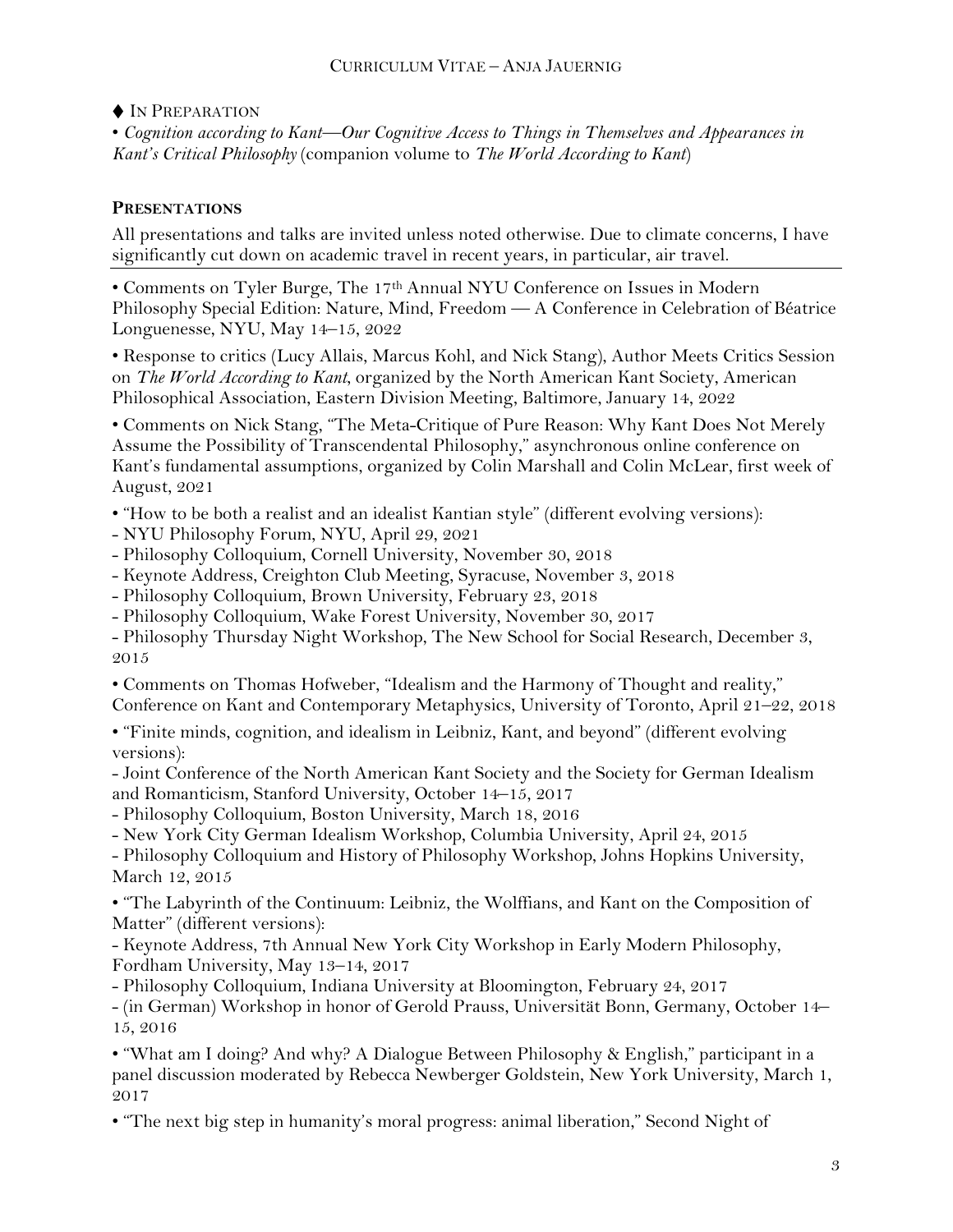Philosophy and Ideas, Brooklyn Library, New York, January 28, 2017

• Comments on Robinson and Grey's "Tracing Reason's Arc: The Principle of Sufficient Reason from Leibniz to Kant," Ninth Annual Conference of the Leibniz Society of North America, The Ohio State University, October 23–25, 2015

• "A place for monads in Kant's theoretical philosophy" (different evolving versions):

- Philosophy Colloquium, New York University, September 13, 2013

- Early Modern Philosophy Workshop and German Philosophy Workshop, University of Chicago, May 17, 2013

- Philosophy Colloquium, University of California at Berkeley, April 11, 2013

• "The synthetic nature of geometry—Prolegomena to a(ny) future interpretation of Kant's philosophy of mathematics," Conference at the Center for Philosophy of Science at the University of Pittsburgh 'Mathematics, Logic, and Method in Kant's Transcendental Philosophy', April 13–14, 2012

• "Kant's fictionalism and realism about things in themselves" (different evolving versions):

- History of Philosophy Workshop, Harvard University, February 24, 2012

- Session of the North American Kant Society, Eastern APA, Washington D.C., December 27– 30, 2011

- 45th Chapel Hill Colloquium in Philosophy, University of North Carolina, Chapel Hill, November 4–6, 2011

- Oxford University, January 31st, 2011

• "Kant's conception of things in themselves: the two-entities view," Workshop on Recent Work on Kant's philosophy, University of Miami, Miami Beach, Florida, December 9–10, 2011

• "The synthetic nature of geometry, and the role of construction in intuition," Eleventh International Kant Congress, Pisa, Italy, May 22–26, 2010 (submitted)

• "How to think about things in themselves" (different evolving versions):

- Philosophy Colloquium, University of Pittsburgh, March 26, 2010

- Philosophy Colloquium, University of Michigan, Ann Arbor, December 4, 2009

- Philosophy Colloquium, Yale University, New Haven, December 4, 2008

• "Kant on the significance of Leibniz's (alleged) misconception of the difference between sensible and intellectual representations" (different versions):

- Oxford Seminar in Early Modern Philosophy, Oxford, UK, October 17–18, 2009

- Joint meeting of the North American Kant Society and the Leibniz Society of North America, University of Kentucky, Lexington, September 25–27, 2009

• "Despite appearances to the contrary, Leibniz is not confused about motion" (different versions):

- Symposium in honor of Paul Teller, University of California at Davis, October 17–18, 2008.

- New England Colloquium for Early Modern Philosophy, Harvard University, June 2005. (submitted)

• "A last shot at Leibniz's doctrine of the ideality and reducibility of relations," Second Annual Conference of the Leibniz Society of North America, Princeton University, September 26–28, 2008

• "What is philosophy? Taking a stance between art, science, and religion," Symposium in honor of Bas van Fraassen, Princeton University, May 16-18, 2008

• "The modal strength of Leibniz's principle of the identity of indiscernibles," Midwest Seminar for Early Modern Philosophy, University of Chicago, March 2007. (submitted)

• Comments on Dan Garber, "In what sense are Leibnizian bodies extended?," The Third NYU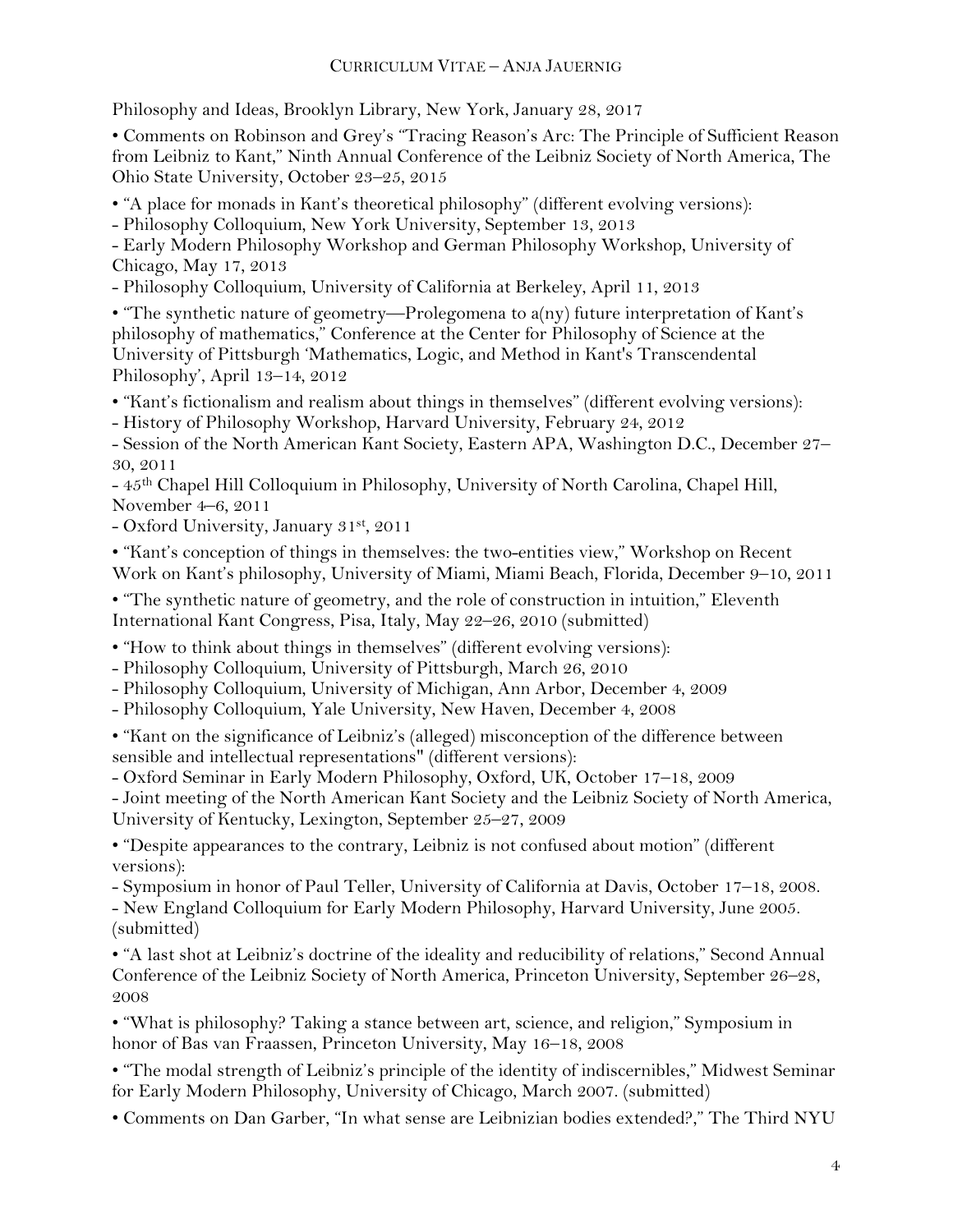Conference on Issues in Modern Philosophy "Understanding Space and Time," New York University, November 10–11, 2006.

• Comments on Andrew Chignell, "Kant and the kinds of knowledge," North American Kant Society, Central APA, Chicago, April 2006.

• "Kant's critique of Leibniz," Conference on Kant and the early moderns, Princeton University, May 2004

- "Kant on space" (different versions):
- Philosophy Colloquium, University of Kentucky, April 2004
- Philosophy Colloquium, University of Illinois at Chicago, March 2004

• "Can a philosophical position consist in a stance?", Symposium on Bas van Fraassen, *The Empirical Stance*, Pacific APA, Pasadena, March 2004

• "Chirality and Transcendental Idealism," Boston Colloquium for Philosophy of Science, Boston University Center for Philosophy and History of Science, November 2003

• "The many functions of intuition in Kant and what to do with them," Symposium on Kant's philosophy of mathematics sponsored by the Association of Symbolic Logic, Eastern APA, Philadelphia, December 2002

- "The solitary hand–Kant on incongruent counterparts and the nature of space":
- Columbia University, February 2002
- Duke University, February 2002
- New York University, February 2002
- Yale University, January 2002
- University of Notre Dame, January 2002
- University of Wisconsin at Madison, January 2002

• "Kant's philosophy of space and time and modern science (up to the 1920s)," History of Philosophy of Science (HOPOS) 2000 Conference, Vienna, Austria, July 2000 (submitted)

| $2022 - 2023$ | NYU Center for the Humanities Faculty Fellowship                                                                                                              |
|---------------|---------------------------------------------------------------------------------------------------------------------------------------------------------------|
| $2019-$       | Fellow of the NYU Society of Fellows                                                                                                                          |
| 2010          | Travel grant from the Institute for Scholarship in the Liberal Arts at the<br>University of Notre Dame to attend the XI. International Kant Congress in Italy |
| $2001 - 2002$ | Mrs. Giles Whiting Honorific Fellowship in the Humanities                                                                                                     |
| 1999–2001     | Dissertation Fellowship, Studienstiftung des Deutschen Volkes (German<br>National Merit Foundation)                                                           |
| 1998-1999     | Fellowship for Studies Abroad (USA), Deutscher Akademischer Austauschdienst<br>(DAAD – German Academic Exchange Service)                                      |
| 1998          | Santa Fe Institute Summer School for Complex Systems                                                                                                          |
| 1997-1998     | Fellowship for Studies Abroad (USA), Studienstiftung des Deutschen Volkes                                                                                     |
| 1997–2001     | Graduate Fellowship, Princeton University                                                                                                                     |
| 1995–1996     | Fellowship for Studies Abroad (UK), DAAD                                                                                                                      |
| 1993-1998     | Fellow of the Studienstiftung des Deutschen Volkes                                                                                                            |

## **SCHOLARSHIPS, GRANTS, AND HONORS**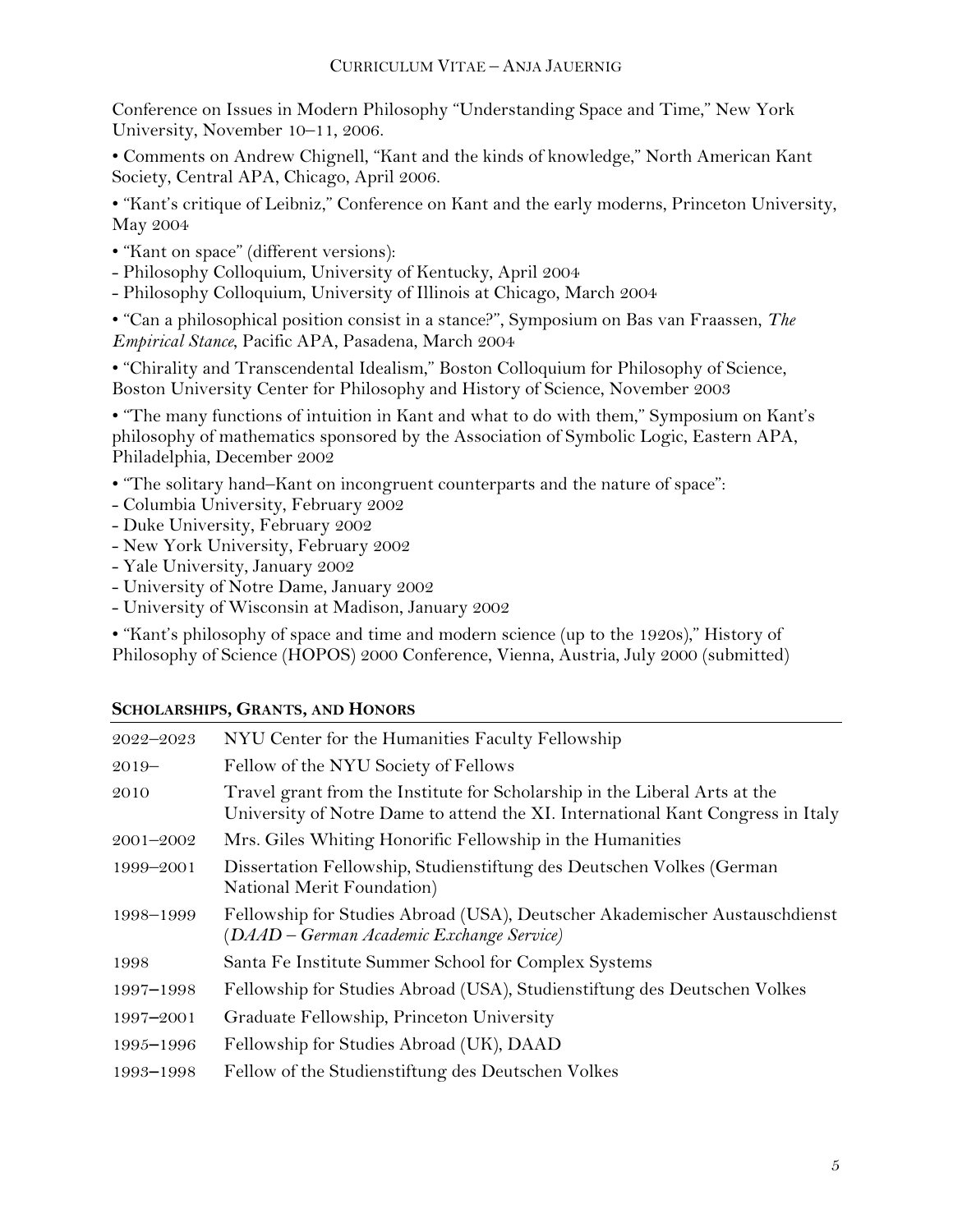# **OTHER PROFESSIONAL ACTIVITIES**

- North American Co-Editor for *Archiv für Geschichte der Philosophie*, 2022–
- Co-Director of SWIP-NYC (Society for Women in Philosophy-New York City), 2020–

• Member of the program committee for the Eastern APA meetings in 2020 in Philadelphia, and 2021 over Zoom

- Member of the program committee for the Central APA meeting in 2012 in Chicago
- Member of the Executive Board of the Leibniz Society of North America, 2010–2014

• Referee for Archiv für Geschichte der Philosophie, Epoché, Journal of the History of Philosophy, Kantian Review, Leibniz Review, Pacific Philosophical Quarterly, Philosophy of Science, Oxford University Press, Atlantic Canada Seminar in Early Modern Philosophy, the German National Merit Foundation, and the National Science Foundation

# **TEACHING**

♦ UNDERGRADUATE COURSES

*Introductory*: Introduction to Philosophy; Honors Introduction to Philosophy; Honors Humanities Seminar I, from the Greeks to the Renaissance; Honors Humanities Seminar II, from the Renaissance to the Present; Texts and Ideas: "What is a good human life?"

*Intermediate*: A Brief History of Space, Time, and Motion; History of Modern Philosophy; Existentialism and Phenomenology

*Advanced*: Aesthetics and the Philosophy of Art; Kant, Critique of Pure Reason; Rationalism (Descartes, Malebranche, Spinoza, Leibniz); Animal Ethics; Kant and Environmental Ethics (directed study)

# ♦ GRADUATE COURSES

History of the Philosophy of Science; Kant's Philosophy of the Supersensible; Kant's Early Critics; Kant and the Exact Sciences; Locke and Leibniz; Schopenhauer, The World as Will and Representation; Advanced Introduction to Kant's Critique of Pure Reason; Kant's Critique of Judgment; Leibniz's Metaphysics; Compassion in the History of Ethics; Advanced Introduction to Aesthetics; Nietzsche (directed study); Wittgenstein and Idealism (directed study)

♦ DOCTORAL THESIS SUPERVISION

Banafsheh Beizaei, Project on the epistemological reading of Kant's transcendental idealism, NYU ongoing

Brian Watkins, *Good Taste: Pleasure and Practice in Kant's Critique of Aesthetic Judgment*, Notre Dame, 2010 (co-director with Karl Ameriks)

Joseph Zapeda, *The Problem of the Vacuum in the Rationalist Tradition*, Notre Dame, 2009 (codirector with Karl Ameriks)

♦ DISSERTATION COMMITTEE MEMBER

Iliana Gioulatou, Project in Aesthetics, on Susanne Langer and kinetic sculpture, NYU, ongoing

Ariel Melamedoff, Project on Spinoza's attributes, NYU, ongoing

Alan Barat, Project on Nietzsche and Will to Power, NYU, ongoing

Caroline Bowman, Project on Hegel's conception of freedom, NYU, ongoing